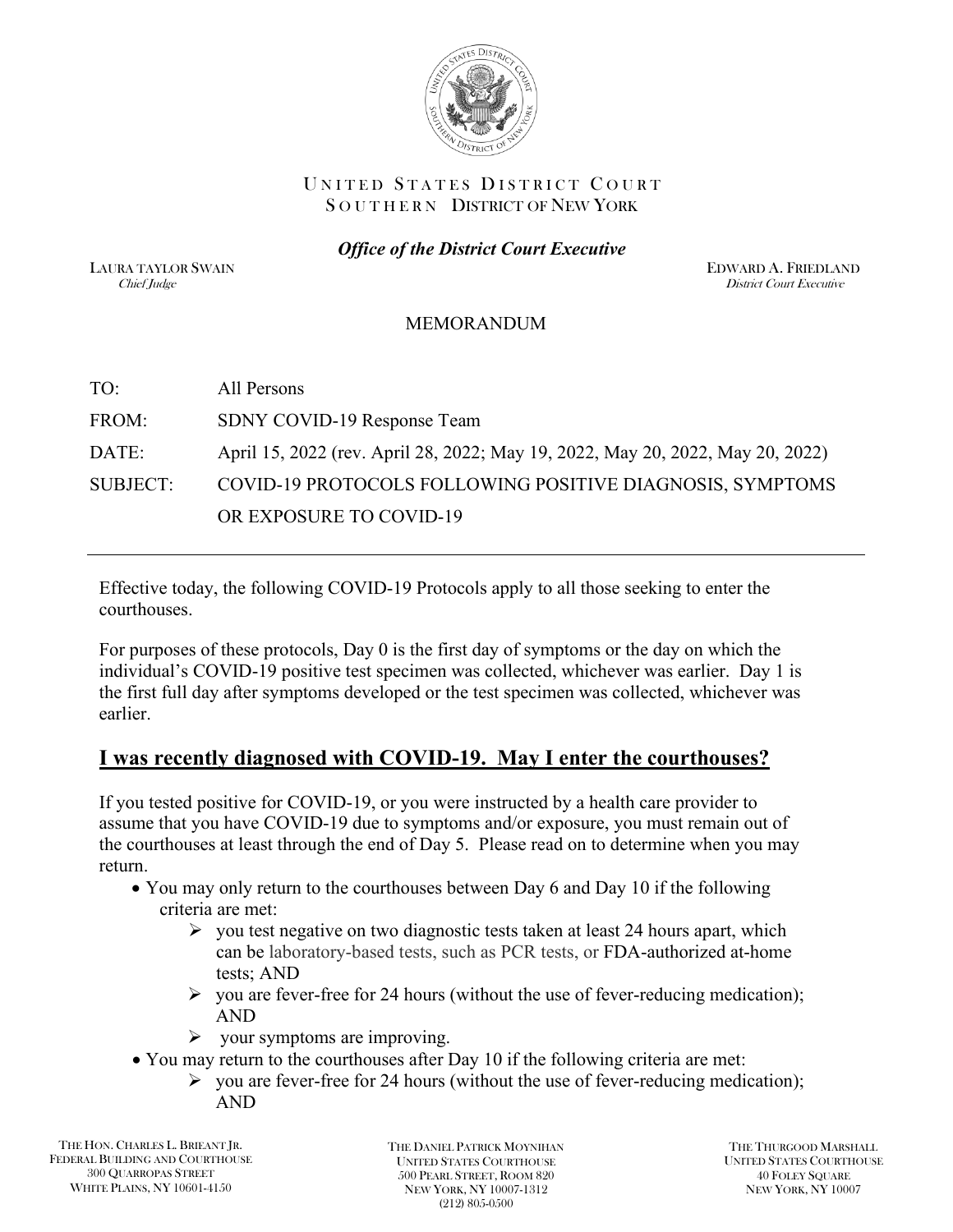- $\triangleright$  your symptoms are improving.
- Wear a well-fitting N95, KN95 or KF94 mask through the end of Day 10 in all spaces within the courthouses, unless you are a testifying witness.

# **I experienced symptoms of COVID-19 within the past 10 days, but I did not receive a positive diagnosis. May I enter the courthouses?**

If you had symptoms of COVID-19 in the past 10 days that are not explained by allergies or another underlying condition, including fever, cough, shortness of breath or difficulty breathing, extreme fatigue, nausea or vomiting, congestion or runny nose, muscle or body aches, headache, sore throat, new loss of taste or smell, and diarrhea:

- If you are **fully vaccinated and boosted, or you were diagnosed with COVID-19 in the past 90 days**, you may enter the courthouses provided your symptoms have resolved and you received a negative result on a molecular diagnostic test (e.g., PCR).
- If you are **unvaccinated or are more than six months out from your second mRNA dose (or more than 2 months after the J&J vaccine) and not yet boosted**, you are not permitted to enter the courthouses.

**The following protocols apply only to those seeking entry to the courthouses who have NOT been diagnosed with COVID-19 in the past 90 days. If you had COVID-19 in the past 90 days, are symptom-free and are not restricted from entry based on the protocols set forth above, then you may enter the courthouses without following the protocols below, even if you were recently exposed to someone who has COVID-19.**

### **I was in close contact\* with someone who has COVID-19. May I enter the courthouses?**

\*Close contact is defined as being less than 6 feet away from the infected person for a cumulative total of 10 minutes or more over a 24-hour period (e.g., two individual 5-minute exposures for a total of 10 minutes).

If you were in close contact with someone with COVID-19 during the time-period starting 48 hours prior to either the onset of their symptoms or the day on which their positive test specimen was collected and ending on the infected individual's Day 5, then you must abide by the following protocols:

• If you are **unvaccinated or are more than six months out from your second mRNA dose (or more than 2 months after the J&J vaccine) and not yet boosted**, you are not permitted to enter the courthouses for 10 days following your last close contact with the infected individual.

THE DANIEL PATRICK MOYNIHAN UNITED STATES COURTHOUSE 500 PEARL STREET, ROOM 820 NEW YORK, NY 10007-1312 (212) 805-0500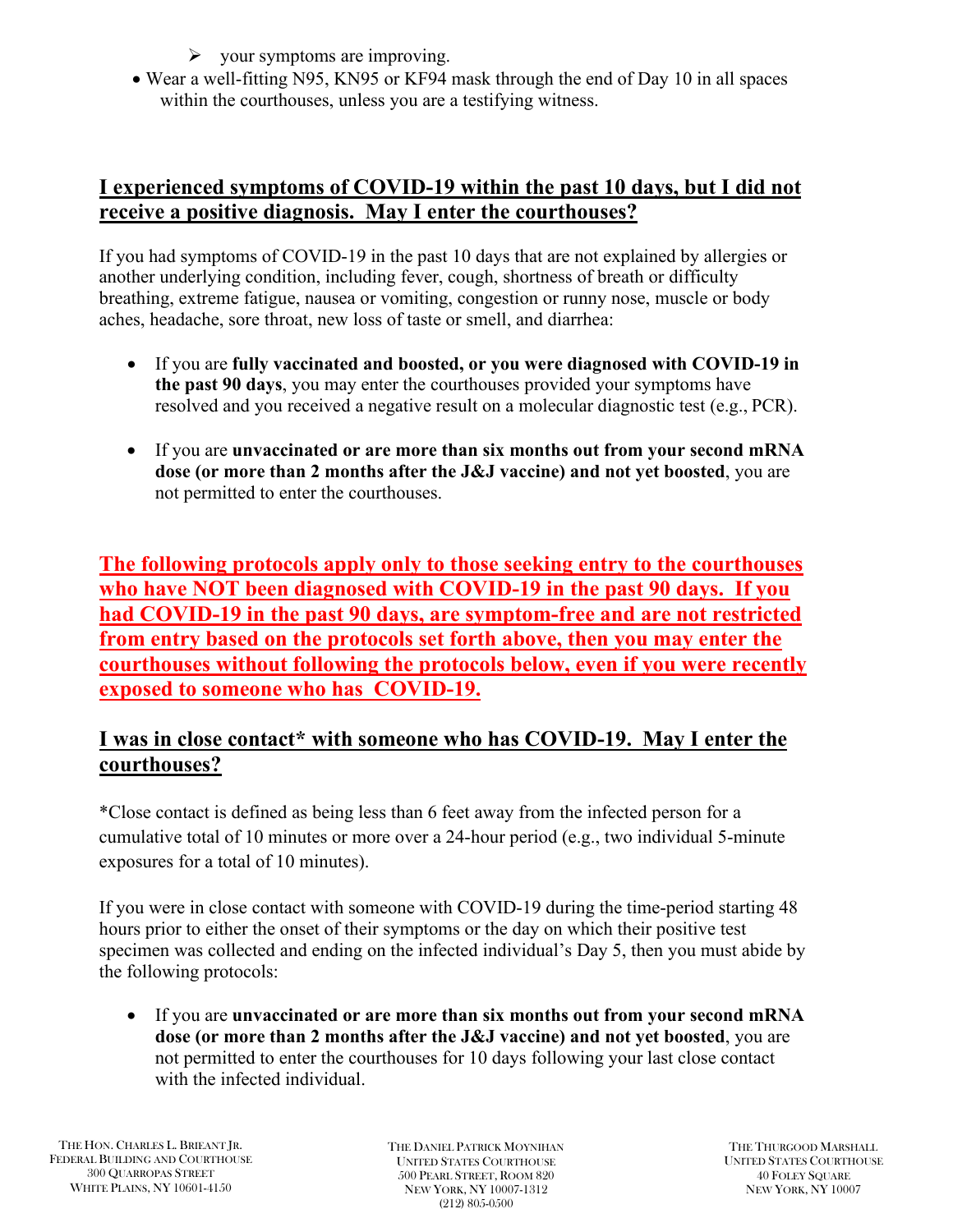If you are **fully vaccinated and boosted and have ongoing exposure to the infected person (e.g., they reside with you)**, you must remain out of the courthouse for at least 5 days from the infected individual's onset of symptoms or positive diagnosis and abide by the following test-to-stay protocol to return:

- $\triangleright$  On the infected individual's Day 5, Day 7 and Day 9, take either a laboratory-based test, such as a PCR test, or an FDA-authorized at-home diagnostic test. Even if you do not work in the courthouse and are only entering for a limited time, you should test and report any positive results to the Court for contact-tracing purposes.
- Wear a well-fitting N95, KN95 or KF94 mask through the end of Day 10 in all spaces within the courthouses, unless you are a testifying witness.
- If you are **fully vaccinated and boosted and do not have ongoing exposure to the infected person**, you may enter the courthouses, provided you abide by the following test-to-stay protocol:
	- $\triangleright$  On Day 3 and Day 5 following the last close contact, take either a laboratory-based test, such as a PCR test, or an FDA-authorized at-home diagnostic test. Even if you do not work in the courthouse and are only entering for a limited time, you should test and report any positive results to the Court for contact-tracing purposes.
	- Wear a well-fitting N95, KN95 or KF94 mask through the end of Day 10 in all spaces within the courthouses, unless you are a testifying witness.

# **I was recently in close contact\* with someone who had symptoms of COVID-19, but they don't have a diagnosis of COVID-19. May I enter the courthouses?**

\*Close contact is defined as being less than 6 feet away from the infected person for a cumulative total of 10 minutes or more over a 24-hour period (e.g., two individual 5-minute exposures for a total of 10 minutes).

If you were in close contact with someone who was exhibiting symptoms of COVID-19 that are not explained by allergies or an underlying condition, and the person does not have a COVID-19 diagnosis:

- **If you are unvaccinated or are more than six months out from your second mRNA dose (or more than 2 months after the J&J vaccine) and not yet boosted**, you are not permitted to enter the courthouses until 10 days have passed since your last close contact with the symptomatic individual.
- If you are **fully vaccinated and boosted**, you are permitted to enter the courthouses.

# **I live with someone who is currently under quarantine because they had close contact with an individual who tested positive for COVID-19. May I**